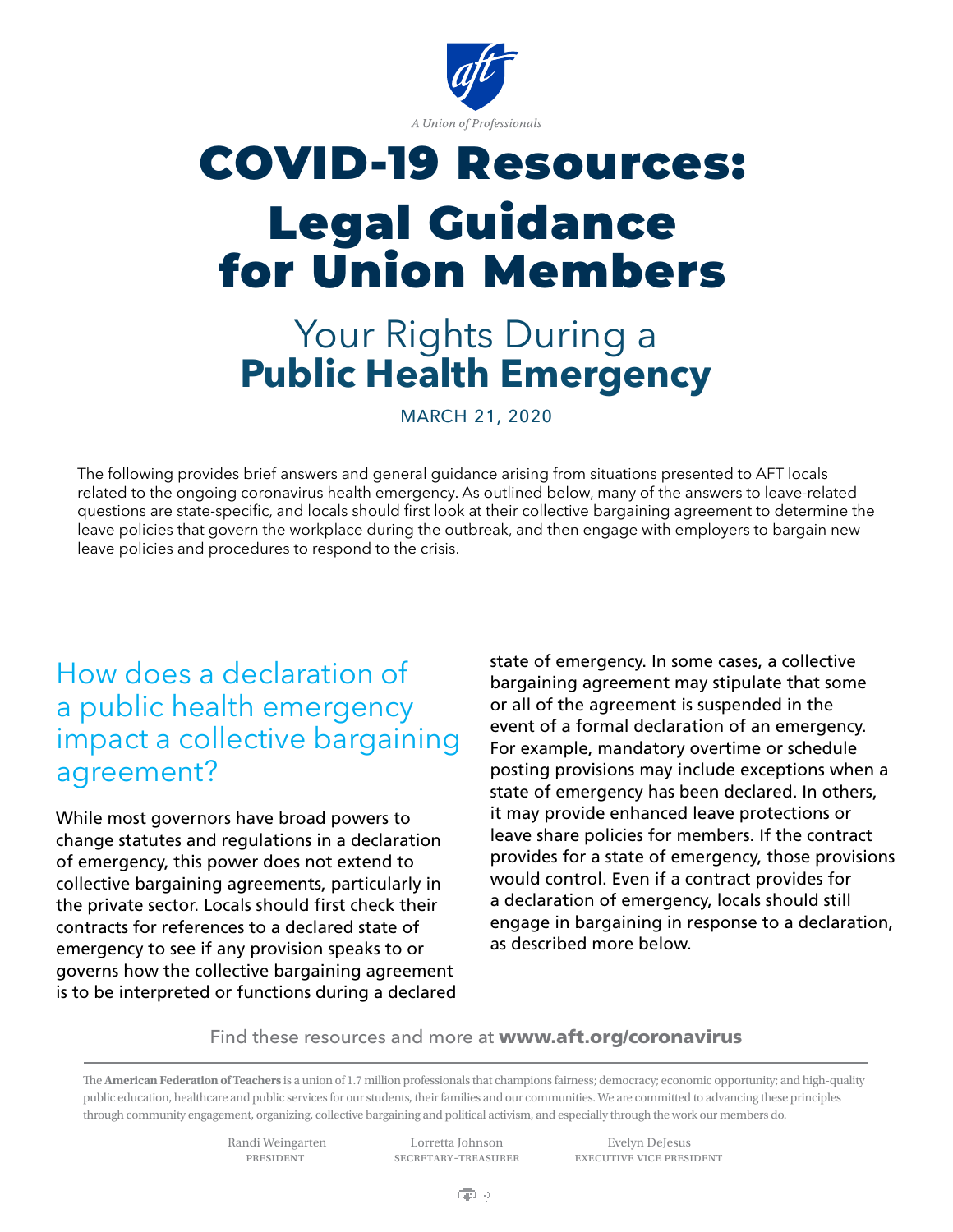### How should a union respond to a declaration of a public health emergency or a change in working conditions in response to the outbreak?

The appearance, and ongoing threat, of the new coronavirus is a change in working conditions for AFT members that warrants a discussion with the employer about how to handle employee occupational exposure to the coronavirus, and clear procedures for disruptions in healthcare and non-healthcare workplaces. Regardless of whether a public health emergency is declared by a governor, it is in both the employers' and employees' interest to agree to a leave procedure for suspected and confirmed cases of exposure to the coronavirus, as well as develop leave polices for the disruption of day-to-day work. As such, locals should engage in bargaining with their employer to determine everything from the type of notice employers should provide employees in the event of a workplace exposure or a disruption in services to the leave policies that will govern the workplace during the public health emergency, either as declared by a state official or the federal government.

Generally, employers must provide reasonable notice and the opportunity to bargain before changing working conditions. Given that circumstances are changing quickly, notice may be as short as the same day or the next day. Case law interpreting the federal National Labor Relations Act (NLRA) is clear that a private sector employer can unilaterally modify bargained-over working conditions to comply with a clear change in law. However, even if there is a new legal requirement, the employer must bargain with respect to how it is going to comply if more than one method of compliance is acceptable under the law. As such, in general, any change in law or regulation by an emergency declaration should not absolve an employer's duty to bargain with the union. On the other hand, the National Labor Relations Board,

the federal agency created to enforce the NLRA, has recently taken a broader view of management rights clauses in contracts allowing for more unilateral changes by private sector employers during the life of the contract. Nevertheless, locals should still demand to bargain over changes in wages, hours and working conditions, including but not limited to leave policy, in response to a declaration of a public health emergency, or in the absence of a declaration, a change in working conditions in response to the outbreak.

Public sector employers are governed by state public sector collective bargaining laws ([bit.ly/CEPR-state-pe-cb](http://bit.ly/CEPR-state-pe-cb)). Many of these laws are modeled after the NLRA, and state courts and public sector labor bodies often look to the NLRA for guidance when interpreting their own bargaining laws. But, there may still be differences that could change the duties and rights of employers to change working conditions in response to the outbreak, and state officials such as a governor may use their broad emergency powers to assert more control over public employees' working conditions. However, we would still recommend public sector locals attempt to engage in bargaining to secure a fair and just leave policy, among other necessary policies to navigate the crisis.

### Can members be required to use accrued leave if they are impacted by the coronavirus?

Absent contractual language that speaks directly to the issue or new agreed-upon policies and procedures following bargaining with the employer, a union member may be forced to use their paid sick or other accrued leave to continue to receive full wages in cases where they are being treated for the virus or are isolated or quantified because of exposure to the virus. Absent contrary state law or clear language in a collective bargaining agreement governing the situation, members could also be forced to use accrued leave for full wages in the event of a temporary

Find these resources and more at [www.aft.org/coronavirus](http://www.aft.org/coronavirus)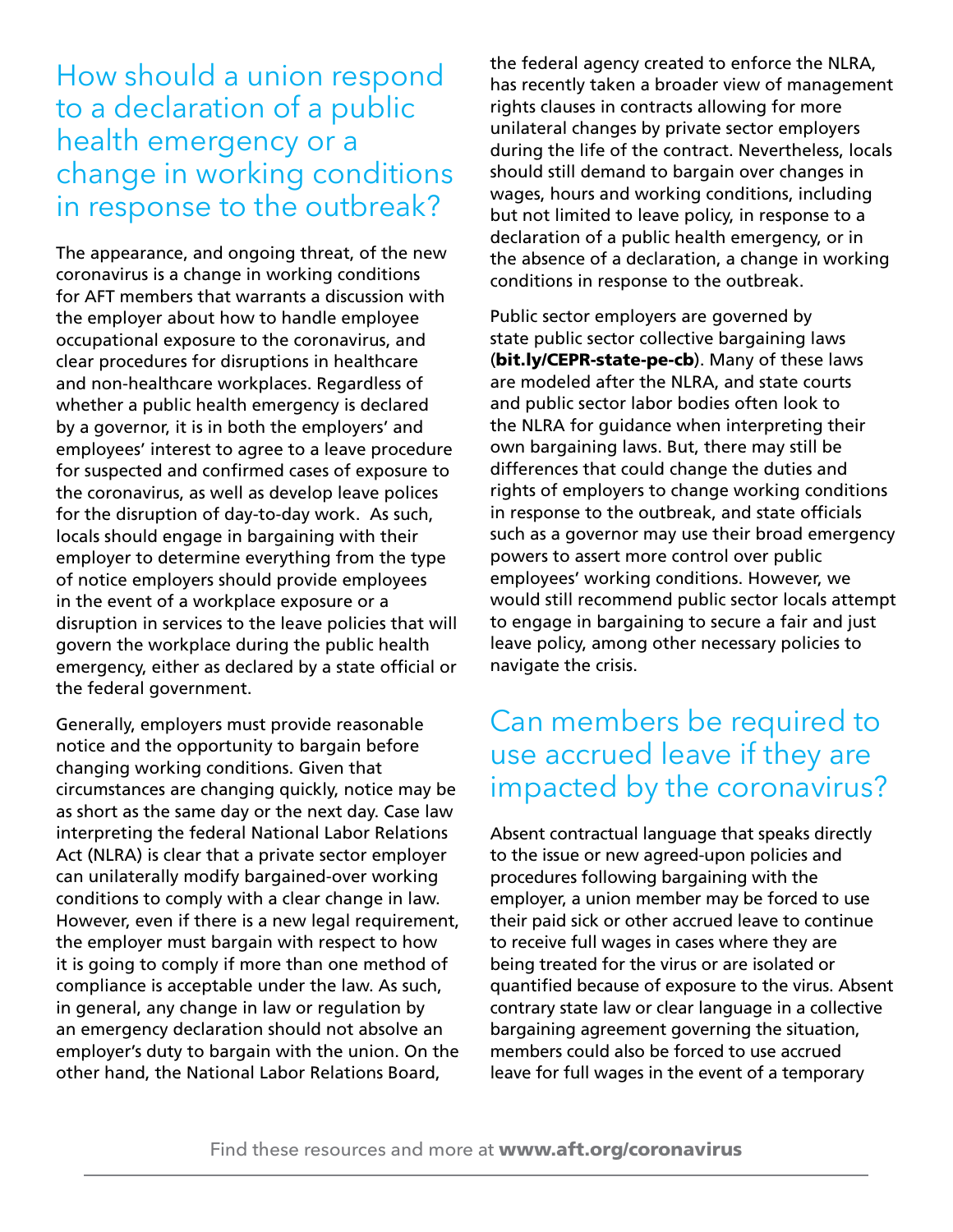workplace closure or other disruption. As such, an agreement with the employer allowing for paid leave that does not subtract from any accrued leave for members is critical.

How should a union respond to unilateral changes in wages, hours or working conditions by an employer in response to the coronavirus outbreak or after a declaration of a public health emergency?

If an employer unilaterally changes working conditions or directs an employee to perform an action in violation of the collective bargaining agreement, locals should advise members to do as the employer commands. The union should then file a class-action grievance as this practice would impact many members of the bargaining unit, and fight to make a member whole for any lost wages or to force employer compliance to the collective bargaining agreement.

What protections do members have working without a collective bargaining agreement, or in addition to their collective bargaining agreement?

Congress recently enacted the Families First Coronavirus Response Act, which provides emergency paid sick and family leave to many workers. However, there are several exceptions to the new law that AFT members should be aware of. While the new law covers employees of public agencies such as K-12 schools and state universities, it exempts private employers with more than 500 employees and provides the Department of Labor with the authority to grant waivers to employers of healthcare workers. Therefore, many large nongovernmental hospitals will be exempt, and hospital employers may seek waivers in the future.

For members that the new law covers, the new law provides full-time workers with full paid leave for two weeks—or 80 hours—of missed work that is related to the coronavirus. Part-time employees are entitled to the typical number of hours that they work in a typical two-week period. Pay is broken down in two ways: at the employee's regular rate, to quarantine or seek a diagnosis or preventive care for the coronavirus; or at twothirds the employee's regular rate to care for a family member for such purposes or to care for a child whose school has closed or whose child care provider is unavailable due to the coronavirus. Emergency paid sick leave must be made immediately available to employees, regardless of how long they have worked for the employer.

This paid sick leave must be offered in addition to any paid sick leave offered in an employer policy (or guaranteed in a collective bargaining agreement), and an employer cannot require an employee to use their accrued leave prior to using the emergency paid sick leave (although an employee is free to do so). An employer cannot change its policy in response to the new law. This mandated paid sick time cannot carry over after this year and expires at the end of 2020.

In addition to paid sick leave, the new law provides, with the same employees exempted as noted above, emergency family and medical leave. Employees are covered as long as they have been on the job for at least 30 days, and they have the right to take up to 12 weeks of job-protected leave under the Family and Medical Leave Act (FMLA) to be used for any of the following reasons:

• To adhere to a requirement or recommendation to quarantine due to exposure to or symptoms of the coronavirus disease, COVID-19;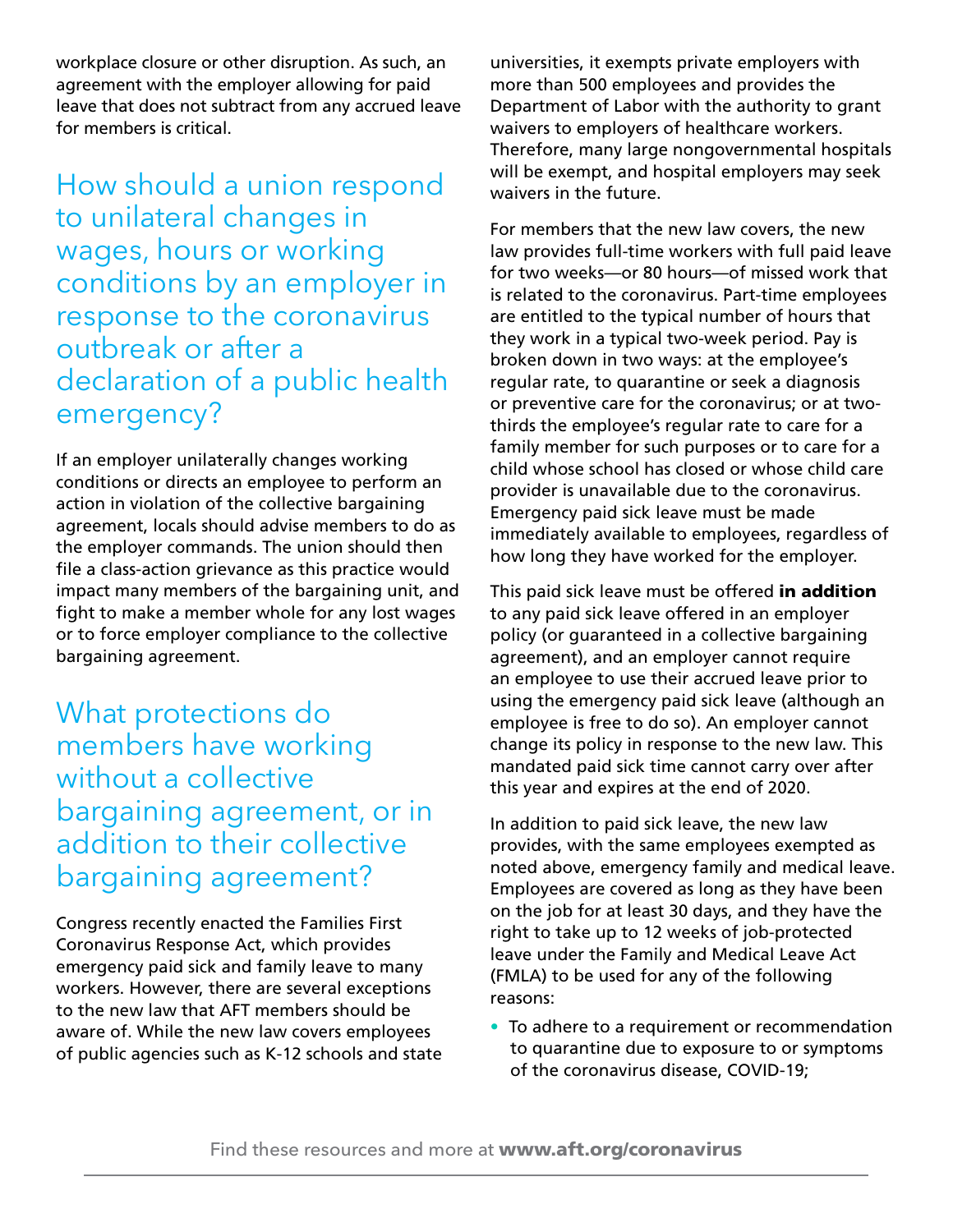- To care for an at-risk family member who is adhering to a requirement or recommendation to quarantine due to exposure to or symptoms of the coronavirus disease; and
- To care for a child of an employee if the child's school or place of care has been closed, or the child care provider is unavailable, due to the coronavirus.

The first two weeks of leave under the emergency FMLA can be unpaid (although employees are free to use either the above emergency paid sick leave or accrued paid leave), while the remainder of the leave must be paid at no less than two-thirds of the employee's usual pay. An employer may not require an employee to substitute paid leave accrued under an employer policy or collective bargaining agreement for emergency FMLA leave. K-12 education employees are governed by special rules affecting the taking of leave near the end of a semester or intermittent leave or leave on a reduced schedule. It appears this law does not alter those rules.

[Many states and localities](https://www.nationalpartnership.org/our-work/resources/economic-justice/paid-sick-days/paid-sick-days-statutes.pdf) ([bit.ly/SickDaysLaws](http://bit.ly/SickDaysLaws)) have enacted laws that are more generous than the FMLA. Locals should check their state or locals laws to determine if members are entitled to paid leave in the case of exposure to the coronavirus, and how the law interacts with collective bargaining agreements.

State law may also require an employer to allow employees to use paid leave accrued under an employer policy or collective bargaining agreement in the event that a public health emergency is declared or their child's school has closed. [Michigan](http://www.legislature.mi.gov/documents/2017-2018/publicact/pdf/2018-PA-0369.pdf) ( [bit.ly/MI-PMLA](http://bit.ly/MI-PMLA)) and New Jersey ([bit.ly/NJ-ESL](http://bit.ly/NJ-ESL)) have adopted these types of laws.

Finally, [at least six states](https://biotech.law.lsu.edu/blaw/H1N1-2009/R40560_20090521.pdf) ([bit.ly/employee](http://bit.ly/employee-protection)[protection](http://bit.ly/employee-protection)), recognizing the lack of statutory protection for employees in a situation where isolation or quarantine may be necessary, have enacted legislation that explicitly prohibits the termination of an employee who is subject to isolation or quarantine. In Delaware, Iowa,

Kansas, Maryland, Minnesota and New Mexico, an employer is prohibited from terminating an employee who is under an order of isolation or quarantine, or has been directed to enter isolation or quarantine. Under Minnesota law, an employee who has been terminated or otherwise penalized for being in isolation or quarantine may bring a civil action for reinstatement or for the recovery of lost wages or benefits. New Jersey and Maine state laws also provide legal protections for persons subject to isolation or quarantine.

### Would workers' compensation cover members who contract the coronavirus?

Generally, a workers' compensation claim for exposure to the coronavirus would be the same as any other claim. The member would bear the burden of proving his or her exposure occurred at work. This would entail questions of exposure history, onset of symptoms, incubation and, ultimately, medical expert opinions on causation. Workers' compensation is regulated at the state level, so locals should first check with a qualified workers' compensation attorney before advising members on the potential for workers' compensation.

In cases where a worker feels symptomatic and is isolated but is not being treated, policy guidelines from the director of a workers' compensation system could provide clear rights of relief for healthcare workers and other workers exposed to the virus on the job and provide the appropriate amount of time for payment of wages for the quarantine or isolation period. Generally, workers' compensation does not provide for 100 percent of lost wages and is not immediately available after the first day an employee misses work. Engagement with a director of a state workers' compensation system should be done in concert with securing an agreement with the employer regarding leave and lost wages. This could also be

Find these resources and more at [www.aft.org/coronavirus](http://www.aft.org/coronavirus)